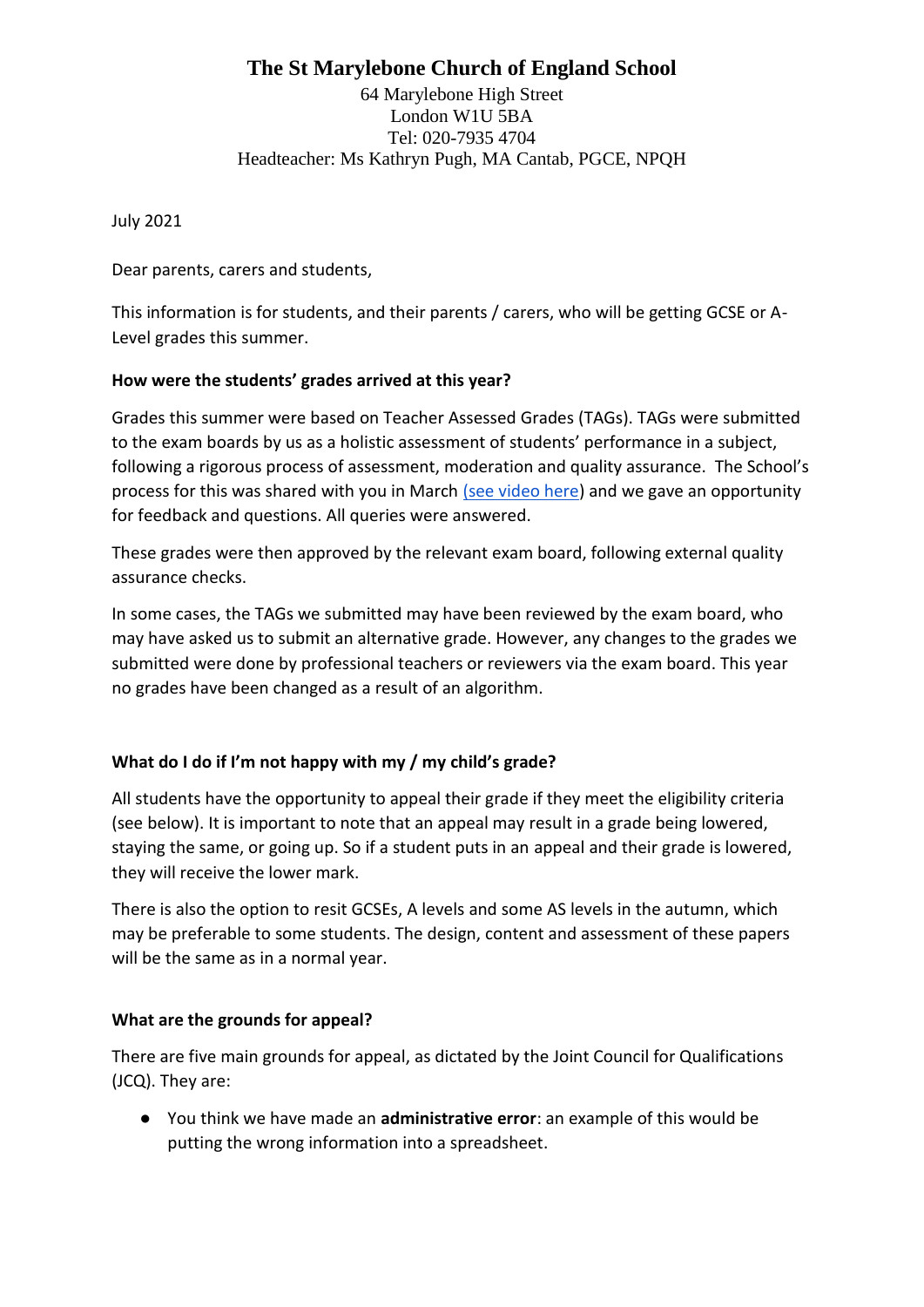- You think we have made a **procedural error:** this means we haven't properly followed our own process, as approved by the exam board. An example of this would be where you've been told you should have received extra time for assessments but this wasn't given in a certain subject.
- You think the **academic judgement on the selection of evidence was unreasonable**: you think the evidence used to grade you was not reasonable.
- You think the **academic judgement on the grade you were given was unreasonable**.

### **What does 'unreasonable' mean?**

'Unreasonable' is a technical term in this context and means that no educational professional acting reasonably could have selected the same evidence or come up with the same grade.

This means that just because other forms of evidence may have been equally valid to use, the selection of evidence is not unreasonable. Because of the flexibility of the approach this year, every school and college will have used different forms of evidence.

It also means that the independent reviewers will **not** remark or grade students' evidence. Instead, they will look to see whether any teacher acting reasonably could have arrived at the same grade.

### **What will be the outcome of an appeal?**

At either stage of the appeals process (see 'What are the two stages of an appeal?' below), a student's grade may go up, stay the stay, or go down. When placing an appeal the student will have to sign a declaration saying that they accept the fact their grade may go down and they may get a lower grade than their original TAG.

# **What's a priority appeal?**

Priority appeals will be handled more quickly than other appeals, where possible before UCAS's advisory deadline of 8 September.

Priory appeals are only open to **A level students starting university this autumn, who have missed out on the conditions of their firm or insurance offer**.

If you decided not to confirm a firm conditional offer and to go through clearing instead, JCQ cannot offer you a priority appeal.

JCQ cannot offer priority appeals for GCSE students, unfortunately.

When making a priority appeal, students will have to include their UCAS number so it can be confirmed that it is a genuine priority appeal.

# **What should I do if I don't get into my first choice of university?**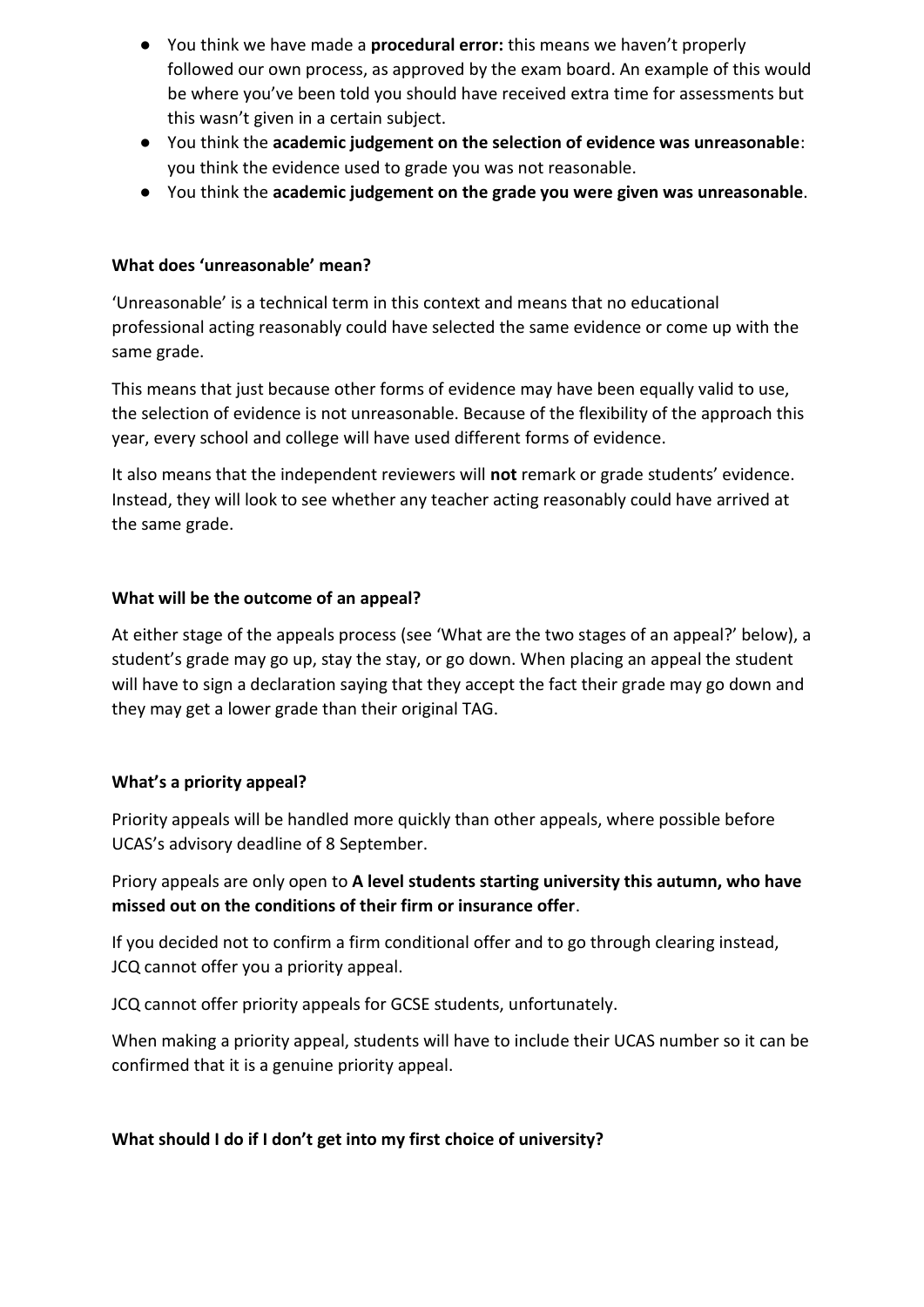First, don't panic. Speak to Ms Read or one of the KS5 team about your options. You may wish to go through clearing, or sit the autumn exams or summer exams next year to try to improve your grade. We will provide a way for you to get advice and guidance in August if this applies to you.

If you are going to appeal your grade, you must let your university know you are appealing. They will then let you know whether they will hold a place for you pending the outcome of an appeal. Note that universities are not obliged to hold a place for you; this is at their discretion.

# **What should I do if I have not got the grades I need for entry to my first choice 6th Form?**

First, don't panic. Remember that we asked all students to have at least three post-16 options to ensure you have a back-up. You will need to consider your back-up options and you may need to take pro-active steps to contact or visit institutions in order to enrol there. We will provide a way for you to get advice and guidance in August if this applies to you.

# **What should I do before appealing?**

Students must read the [JCQ Student and Parent guide](https://www.jcq.org.uk/wp-content/uploads/2021/03/JCQ-Guidance-for-Students-and-Parents-on-Summer-2021.pdf) before appealing. We may not be able to offer as much advice and guidance on the likely success of an appeal this summer as we would in normal years, as we have already moderated and quality assured all the grades ourselves.

# **What are the two stages of an appeal?**

All appeals, on any of the grounds above, must first go through a **centre review**. At this stage, we will check for any administrative errors, and check that our policies and procedures were followed correctly. Our policy has already been approved by the exam boards, so we are only ensuring that we followed this properly.

The outcome of the centre review will be communicated to students when made.

At the centre review stage, if we find that a grade should go up or down, we will ask the exam board to change it. They will then consider this request.

Following the outcome of a centre review, students may still choose to pursue an **awarding organisation appeal**. They must fill in the form below, which we will then send on their behalf to the exam boards. Students and parents cannot send appeals directly to the exam board themselves – it must come from us.

The outcome of the awarding organisation appeal will be communicated to students when made.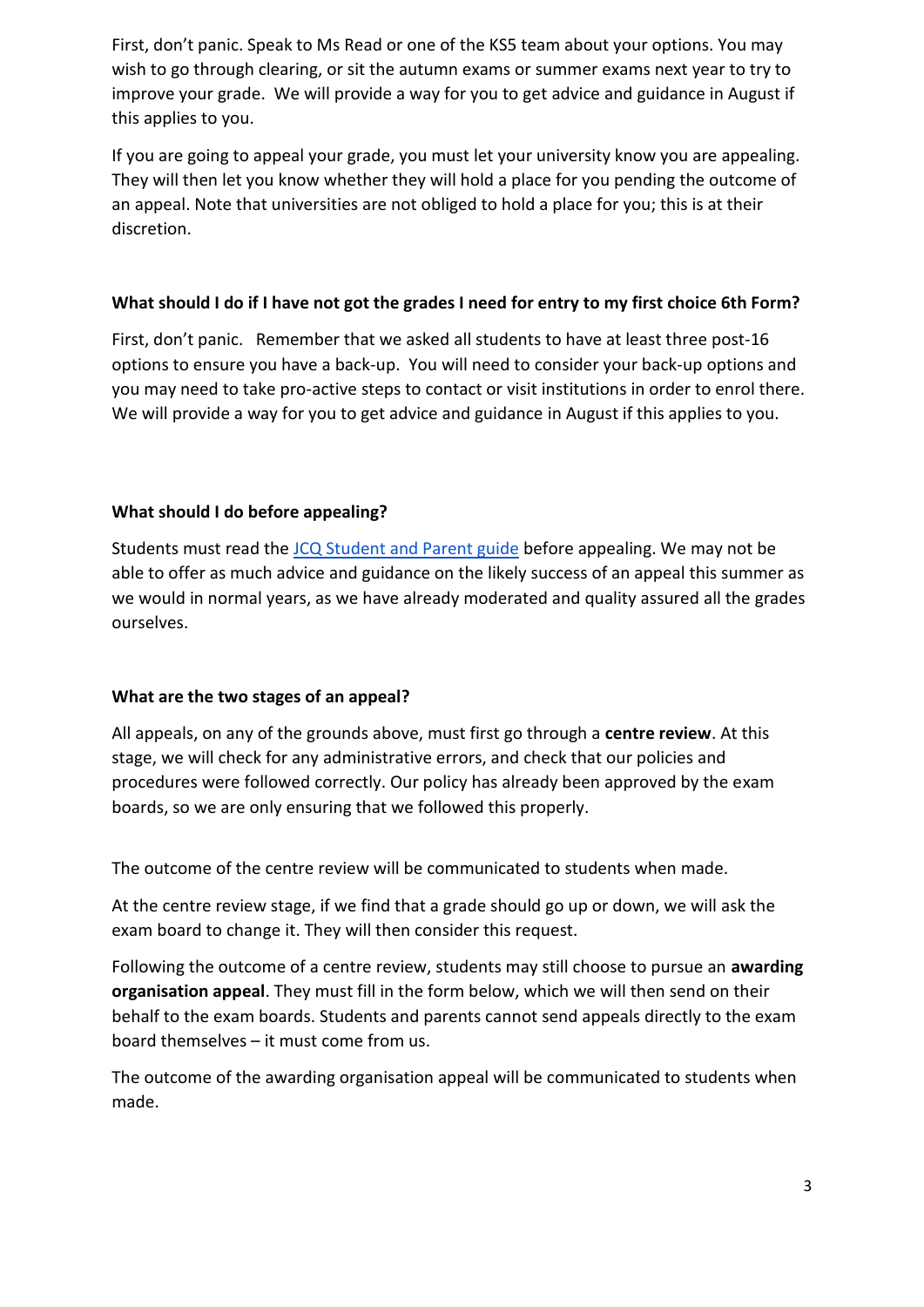### **How do I make an appeal?**

Following results days, students should fill in the first section of the JCQ form. [Click here for](https://docs.google.com/forms/d/1nQzZKjC_4tb2ipyP9vWzKqas83--NW63wVghqlrnz9M/edit?usp=sharing)  [appeals form.](https://docs.google.com/forms/d/1nQzZKjC_4tb2ipyP9vWzKqas83--NW63wVghqlrnz9M/edit?usp=sharing)

### **What are the deadlines for priority appeals?**

The suggested deadline for requesting a priority appeal is 16 August (students cannot appeal before results day on 10 August).

We will attempt to complete the centre review by 20 August\*. If students wish to progress this to an awarding organisation appeal, they must send the completed form to us by 23 August for priority appeals.

\*At both stages of the appeals process, there may be the need for specialist, expert knowledge (e.g. subject teachers, SEND knowledge). This may not be possible in August. In such cases, we may have to wait until the start of term, but priority appeals will still be treated as a priority.

### **What are the deadlines for non-priority appeals?**

Non-priority appeals are any A levels, GCSEs or vocational qualifications, where a firm or insurance university place is not pending.

The deadline for submitting a centre review is 3 September; and the deadline for submitting an awarding organisation appeal is 10 September.

Appeals received after these dates may still be considered.

# **You know my / my child's grades. Why can't you tell us? What if you know we haven't met our university conditional offer?**

We are forbidden from disclosing the Teacher Assessed Grades to any third party, including students and parents, until results days. Any teacher or member of staff who does this is committing exam malpractice, according to JCQ guidance.

Although students may have been given marks or grades on single pieces of evidence, we cannot disclose the final submitted TAG.

During the external quality assurance process taking place in June or July, our submitted TAGs may be moved up or down (although this will always be done through human agency, not by an algorithm).

We only know what a student's conditional offer is if they have chosen to share that information with us. While the majority of our students have done this, this data has not formed part of our objective grading of students. Where we do know this information, we must not let students know their submitted TAGs, even if they haven't met the conditions of their offer.